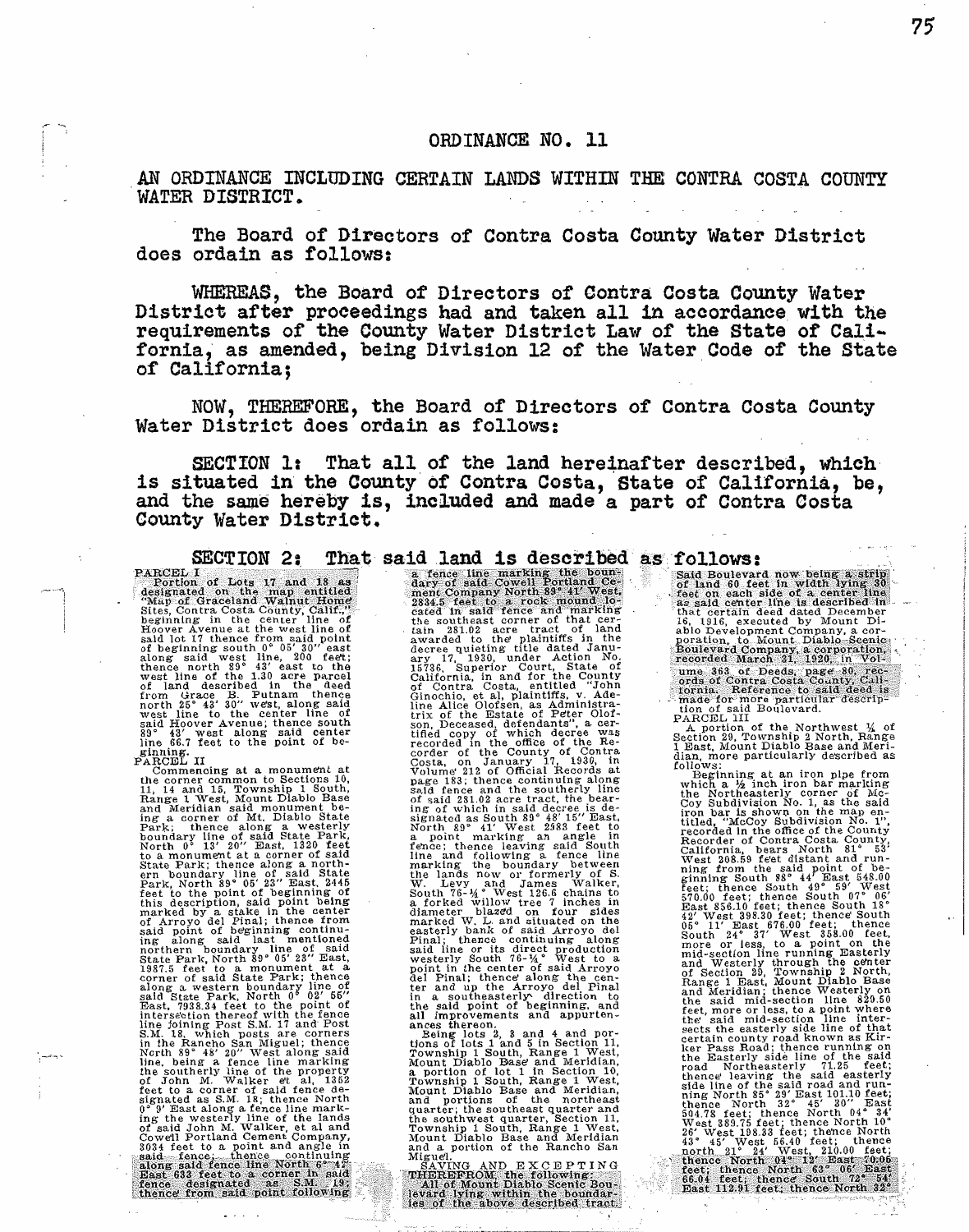76

Law line of the said McCoy Sub-<br>division No. 1 North 05<sup>5</sup> 01' East<br>24.00 feet; thence leaving the said<br>24.00 feet; thence leaving the said<br>8<sup>2</sup> 27' East 145.00 feet; thence<br>North 34° 59' East 60.00 feet;<br>North 34° 59' Eas ing 35.07 acres of land, more or less.

PARCEL IV<br>
The Northwest ¼ of Section 34,<br>
Township 2 North, Range 2 East,<br>
Mount Diablo Base and Meridian.<br>
<u>EXCEPTING THEREFROM:</u><br>
1-That portion thereof lying<br>
northeast of the southwest line of

the Southern Pacific Railroad right<br>of way as described in the deed from<br>Niles Newton to San Pablo and Tu-<br>lare Railroad. Company, dated January<br>30, 1872 in Volume 22 of Deeds, at

page 51.<br>
2-The east 16 feet of said 14 sec-<br>
tion as described in the deed from<br>
Niles Newton to Herman Bruns, dat-<br>
ed August 1, 1881 and recorded August 2, 1881 in Volume 40 of Deeds,<br>
at Page 213.<br>
3-That portion there Volume 463 of Official Records, at page 17.

page this portion thereof lying<br>state parcel of land<br>described as Parcel of land<br>described as Parcel Two herein.<br>Forthom of the Northawst 14 of Section 34, Town-<br>ship 2 North, Range 2 East, Mount<br>in the state of Section 34

June 4, 1885 in Volume 48 of Deeus, at pass . under trom said .<br>point of commencement south 46° bu' cast along the time between said south parcel and said Euse parcel, 022.01 leet to a  $\frac{m}{A}$  inch iron  $\sum_{i=1}^{n}$  $\frac{1}{2}$ 

and north 43° 32' east, 555.75 feet; tuence leaving said center line, north 46° 48' 50" west, 25 feet to the north line of said 50 feet in width road and the actual point<br>of beginning of the herein described<br>ed parcel of land; thence from said<br>point of beginning continuing<br>north 46° 48' 60'' west 634.38 feet<br>between said Genringer Subdivi-<br>between said Genrin sion (16 M 353) and said Sutton,<br>et al, parcel (53 D 15) distant<br>thereon north 43° 21' east 1747.32<br>feet from the point of commence-<br>ment hereinabove referred to; thence north  $43^\circ$  21' east along<br>stall line 437.98 feet to the south-<br>west line of the County road<br>known as Concord Boulevard;<br>thence south  $46^\circ$  55' east along<br>said southwest line, 638.78 feet to<br>width roadway hereina PARCEL VIII<br>Portion of the Rancho Monte Del

Diablo, containing 15.363 acres, more<br>or less, described as follows:<br>Or Seginaring on the southeast line<br>of the tract of land designated on<br>the map entitled "R. N. Burgess<br>Company's Map No. 1, Gehringer<br>Subdivision", which the parcel of land described as<br>
Parcel one in the deed from Roy<br>
Parcel One in the ded from Roy<br>
C. Long, et ux, to Leonard Long,<br>
dated April 10, 1946 and recorded<br>
May 23, 1946 in Volume 825 of Of-<br>
May 23, 1946 in Vol

June 12, 1946 and recorded July<br>3, 1946 and recorded July<br>3, 1946 and recorded July<br>3, 1946 and records Records. At page 53 and distant<br>thereon 555.75 feet from the southwest line thereof; thence noth 43°<br>52' east along sa north 43° 21' east, along said extended line and along said extended line, 2478.41 feet to the south line of the 208' acre tract described in the deed from James T. Sutton to Fred H. Busby, dated November 29. 1887 and rec

PARGEL<br>
"An" und<br>
undlyided<br>
Lena Buse<br>
Busey, by

1941 and recorded March 28, 1941 in<br>Volume 587 of Official Records, at<br>page 441, in the following described<br>parcel of land:<br>Tortion of the Rancho Monte De<br>Diablo, described as follows:<br>Beginning at a point on the northwest beginning north 43° 25' east, along<br>
said northwest line 50 teet; thence<br>
said northwest line 50 teet; thence<br>
south 43° 35' west 50 feet; thence<br>
south 43° 35' east, 50 feet to the<br>
point of beginning."<br>
PACED XI<br>
PACED

Bailey Road to Pittsburg; thence<br>from said point of beginning north<br>f5<sup>°</sup> 26' 30' west, along said north<br>line, 410.37 feet to the most southery corner of the concept of the deed<br>from Vittorio Lavagnino, et al, to<br>Armanao Dianda, et al, dated Jan-<br>uary 1b, 1944 and recorded Feur-<br>ary 4, 1944 in Volume 759 of Official Records, at page 49; thence<br>call Records, at CBI, 2293.35 feet to the most east-<br>eriy corner thereof, peing on the south line of the 208 acre parcel<br>of land aescribed in the deed from James T. Sutton to Fred H. Busny, dated November 2<sup>0</sup>, 1887 and re-<br>corned November 3<sup>0</sup>, 1887 in Vol-<br>ume 52 oi<sub>/</sub> Deeds, at page 112; thence south 46° 50' east, along<br>said south line, 385.17 feet to the northwest line of the 49.945 acre<br>parel of that described in the<br>parel of land described in the<br>ed from Giennie Busey Hebeisn,<br>et al, to Lena Busey Heed, dated<br>parel harch 28, 1941 in Volume 587 of<br>bincial Records, at page

 $\frac{1}{\sqrt{N}}\sum_{i=1}^{N} \frac{1}{\sqrt{N}}$ 

dian, containing 25.235 acres. more<br>or less, aescriued as follows: · · Beginning at a point in the south m

-·

I

line of said Section 36, 3054 feet west of the soutneast corner of said Section 36, said point of beginning being the southwest corner of the parcel of land described in the deed from Mary O'Hara, et<br>al, to Wm. J. O'Hara, dated October<br>ber 11, 1924 and recorded October<br>21, 1924 in Volume 485 of Deeds,<br>at page 47; thence from said point<br>of ogginning, along the west line<br>of said O'Hara pa lands now or formerly of Mary<br>
lands now or formerly of Mary<br>
O'Hara; thence south 1802 feet to<br>
the south line of said Section 36;<br>
which point is also 1537 feet east<br>
of the southwest corner of said<br>
Section 36 thence al

XII: The interest conveyed to Contract Contract Control of the Costa County "for use as a mubic highway" by deed from Maria Ambrosina, dated December 23, 1944 and recorded February 19, 196 and described in said deed,  $\sigma$ 

dian, containing 6.065 acres, more<br>or less described as follows:<br>Despinning on the south line of<br>said Section 36 at the south west<br>corner of the parcel of land de-<br>scribed in the deed from Charles-<br>E. O'Hara, et al, to Fr